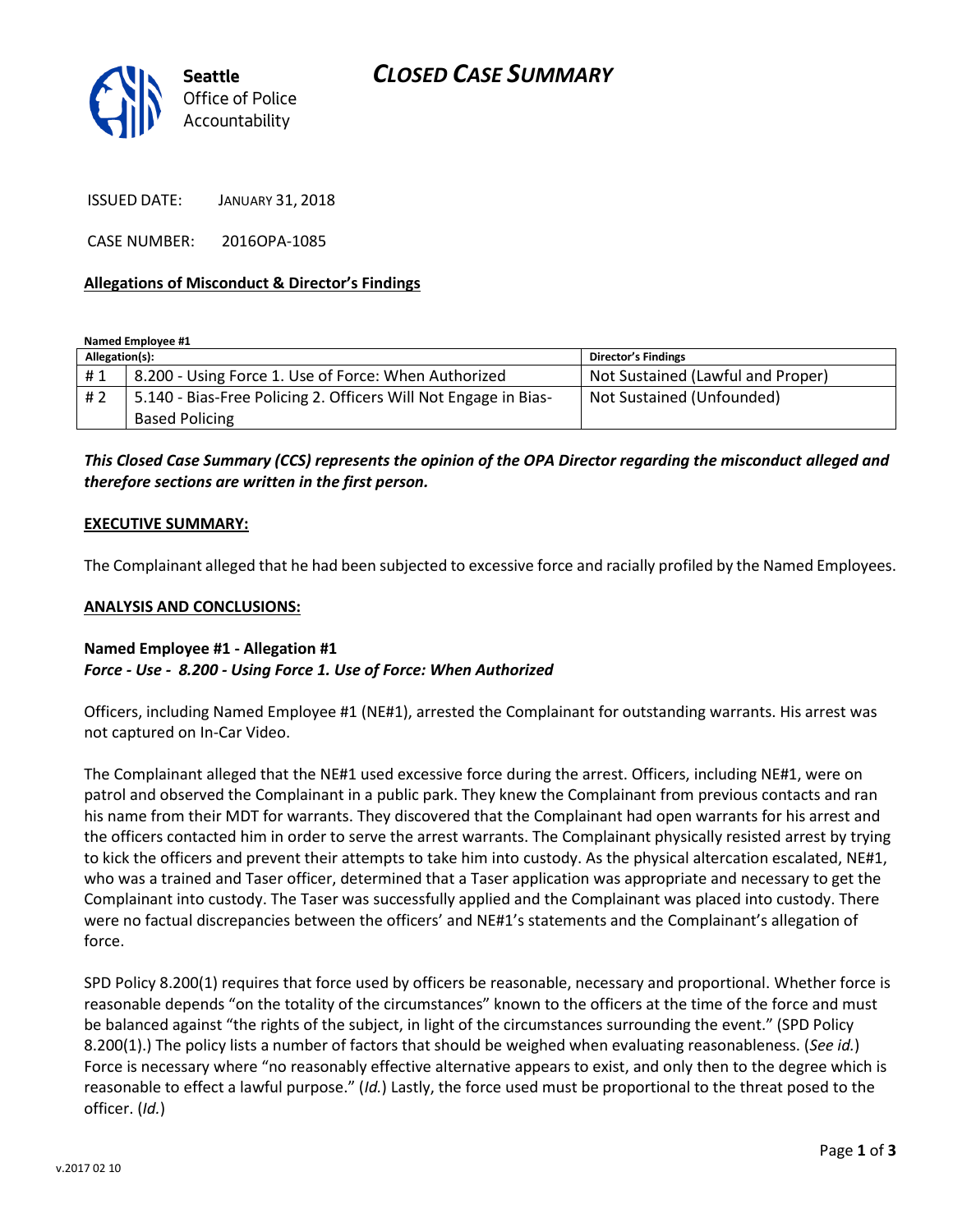

# *CLOSE CASE SUMMARY*

OPA CASE NUMBER: 2016OPA-1085

From my review, the force used by NE#1 was consistent with policy. The Complainant was aggressive and was actively resisting arrest and was trying to assault officers. The officers, including NE#1, were in a confined space with a violent subject and unable to get him into custody.

SPD Policy 8.300(4) states that "Officers shall only deploy CEW when objectively reasonable." The policy further provides two circumstances under which use of a Taser is appropriate and consistent with policy: (1) "When a subject causes an immediate threat of harm to the officer or others"; or (2) "When public safety interests dictate that a subject needs to be taken into custody and the level of resistance presented by the subject is likely to cause injury to the officer or to the subject if hands-on control tactics are used."

Here, the Complainant's continued active physical resistance, which included attempts to kick the officers, would have led a reasonable officer to believe that the Complainant's actions were likely to cause injury to the officers if they continued to try alternative control tactics. Accordingly, I find that NE#1's use of a Taser in these circumstances was compliant with SPD policy and was a reasonable application of force.

The force was further necessary to ensure that the Complainant was properly secured and to prevent him from causing physical harm to officers.

Lastly, the force was proportional to the threat facing the officers. Force was only used when the Complainant was actively trying to kick officers and, even then, only the least force necessary was used to secure the subject, to prevent an ongoing assault, and to reduce the threat of further significant injury to both the Complainant and the officers. NE#1 applied the Taser for one standard cycle and stopped utilizing the device when the Complainant was taken into custody.

For these reasons, I recommend that this allegation be Not Sustained – Lawful and Proper.

### Recommended Finding: **Not Sustained (Lawful and Proper)**

### **Named Employee #1 - Allegation #2** *Bias-free Policing - 5.140 - Bias-Free Policing 2. Officers Will Not Engage in Bias-Based Policing*

The Complainant alleged that NE#1 racially profiled him. The Complainant did not give a statement to OPA during this investigation and, thus, did not provide any information as to why he believed that NE#1 was profiling him.

SPD policy prohibits biased policing, which it defines as "the different treatment of any person by officers motivated by any characteristic of protected classes under state, federal, and local laws as well other discernible personal characteristics of an individual." (SPD Policy 5.140.) This includes different treatment based on the race of the subject. (*See id*.) The policy provides guidance as to when an allegation of biased policing occurs, explaining that: "an allegation of bias-based policing occurs whenever, from the perspective of a reasonable officer, a subject complains that he or she has received different treatment from an officer because of any discernable personal characteristic…" (*Id*.)

Here, NE#1 knew that the Complainant had outstanding warrants for his arrest. As such, when NE#1 contacted the Complainant, he had the lawful authority to place him under arrest. There is no evidence in the record indicated that